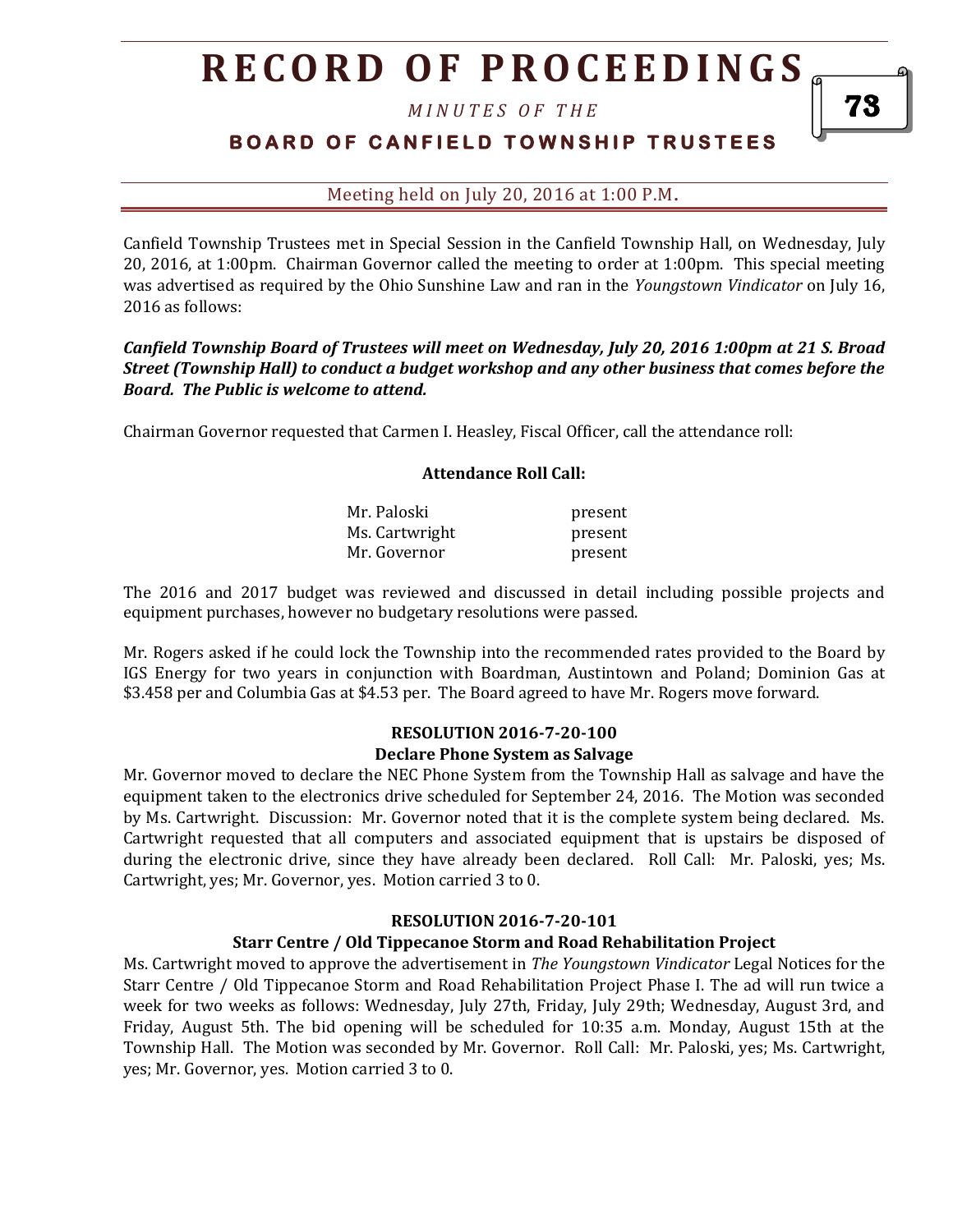*M I N U T E S O F T H E* 

# **B O A R D O F C A N F I E L D T O W N S H I P T R U S T E E S**

Meeting held on July 20, 2016 at 1:00 P.M**.**

## **RESOLUTION 2016-07-20-102 Starr Centre/Old Tippecanoe Road Storm Rehabilitation Phase I**

Ms. Cartwright moved and the Motion was seconded by Mr. Governor as follows:

A RESOLUTION DECLARING THE OFFICIAL INTENT AND REASONABLE EXPECTATION OF CANFIELD TOWNSHIP (THE SUBDIVISION) ON BEHALF OF THE STATE OF OHIO (THE BORROWER) TO REIMBURSE ITS PUBLIC WORKS ISSUE II FUND FOR THE STARR CENTRE/OLD TIPPECANOE ROAD STORM REHABILITATION PHASE I (CF15T), WITH THE PROCEEDS OF TAX EXEMPT DEBT OF THE STATE OF OHIO.

BE IT RESOLVED by the Canfield Township on behalf of the State of Ohio that:

Section 1. Canfield Township reasonably expects to receive a reimbursement for the project named Starr Centre/Old Tippecanoe Road Storm Rehabilitation Phase I as set forth in Appendix A of the Project Agreement with the proceeds of bonds to be issued by the State of Ohio.

Section 2. The maximum aggregate principal amount of bonds, other than for costs of issuance, expected to be issued by the State of Ohio for reimbursement to the local subdivision is \$66,995.00.

Section 3. The Fiscal Officer of the Canfield Township is hereby directed to file a copy of this Resolution with Canfield Township for the inspection and examination of all persons interested therein and to deliver a copy of this Resolution to the Ohio Public Works Commission.

Section 4. Canfield Township finds and determines that all formal actions of this Canfield Township, Mahoning County concerning and relating to the adoption of this Resolution were taken in an open meeting of the Canfield Township and that all deliberations of this government and any of its committees that resulted in those formal actions were in meetings open to the public, in compliance with all legal requirements.

Section 5. This Resolution shall be in full force and effect from and immediately upon its adoption.

Upon roll call on the adoption of the resolution, the vote was as follows: Mr. Paloski, yes; Ms. Cartwright; yes; Mr. Governor, yes. Motion carried 3 to 0.

## **RESOLUTION 2016-07-20-103 Warrants & Electronic Payments**

Mr. Governor moved to approve Warrant #11206 as general & payroll obligations of the Township in the amount of \$8,500. The Motion was seconded by Mr. Paloski Roll Call: Mr. Paloski, yes; Ms. Cartwright, yes; Mr. Governor, yes. Motion carried 3 to 0.

### **RESOLUTION 2016-07-20-104 Purchase Order**

Mr. Governor moved to approve Purchase Order PO 26-2016 – PO 27-2016 to encumber funds of the Township for a total of \$19,500.00. The Motion was seconded by Ms. Cartwright. Roll Call: Mr. Paloski, yes; Ms. Cartwright, yes; Mr. Governor, yes. Motion carried 3 to 0.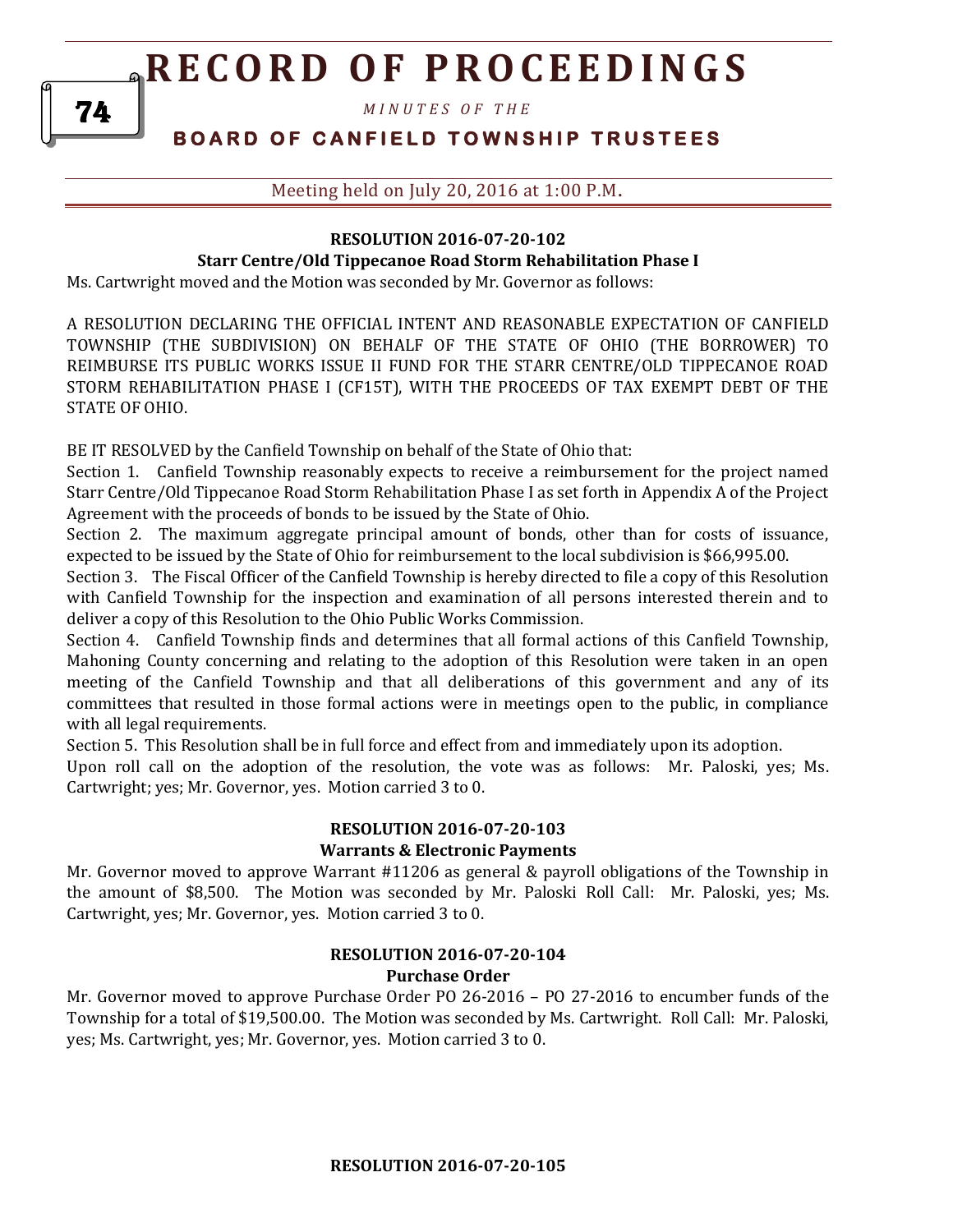*M I N U T E S O F T H E* 

# **BOARD OF CANFIELD TOWNSHIP TRUSTEES**

Meeting held on July 20, 2016 at 1:00 P.M**.**

### **Transfer of Funds**

Mr. Cartwright moved to approve the transfer of funds from the General Fund appropriation line #1000- 910-910-0000 to the Road Fund revenue line #2141-931-0000 a total of \$20,000.00. The Motion was seconded by Mr. Governor. Roll Call: Mr. Paloski, yes; Ms. Cartwright, yes; Mr. Governor, yes. Motion carried 3 to 0.

**Trustees Comments:** Mr. Rogers noted that the bid opening for Starr Center will be Monday, August 15 and we'll need a special meeting set to award the contract. He's time is limited to complete this project on time. The Board will wait until the meeting of August  $9<sup>th</sup>$  to set the date for that special meeting.

**Next Meeting Dates:** The next regular meeting will be held on August 9th at 7pm. Mr. Governor asked that Ms. Cartwright help with the agenda for the August  $9<sup>th</sup>$  meeting, since he may not be able to do so. On September 13th from 8:30am to 10:30am to meet with our employees. The September regular meeting will be held on September 20 at 7:00pm.

## **ADJOURNMENT**

\_\_\_\_\_\_\_\_\_\_\_\_\_\_\_\_\_\_\_\_\_\_\_\_\_\_\_\_\_\_\_\_\_\_\_\_\_\_\_\_\_\_ \_\_\_\_\_\_\_\_\_\_\_\_\_\_\_\_\_\_\_\_\_\_\_\_\_\_\_\_\_\_\_\_\_\_\_\_\_\_\_\_\_\_\_\_\_\_\_\_\_

\_\_\_\_\_\_\_\_\_\_\_\_\_\_\_\_\_\_\_\_\_\_\_\_\_\_\_\_\_\_\_\_\_\_\_\_\_\_\_\_\_\_ \_\_\_\_\_\_\_\_\_\_\_\_\_\_\_\_\_\_\_\_\_\_\_\_\_\_\_\_\_\_\_\_\_\_\_\_\_\_\_\_\_\_\_\_\_\_\_\_\_

With no further business before the Board, the Chairman adjourned at 5:30pm.

Mr. Brian W. Governor, Chairman Ms. Marie Izzo Cartwright, Vice-Chairman

Mr. Joseph N. Paloski, Trustee Ms. Carmen I. Heasley, Fiscal Officer